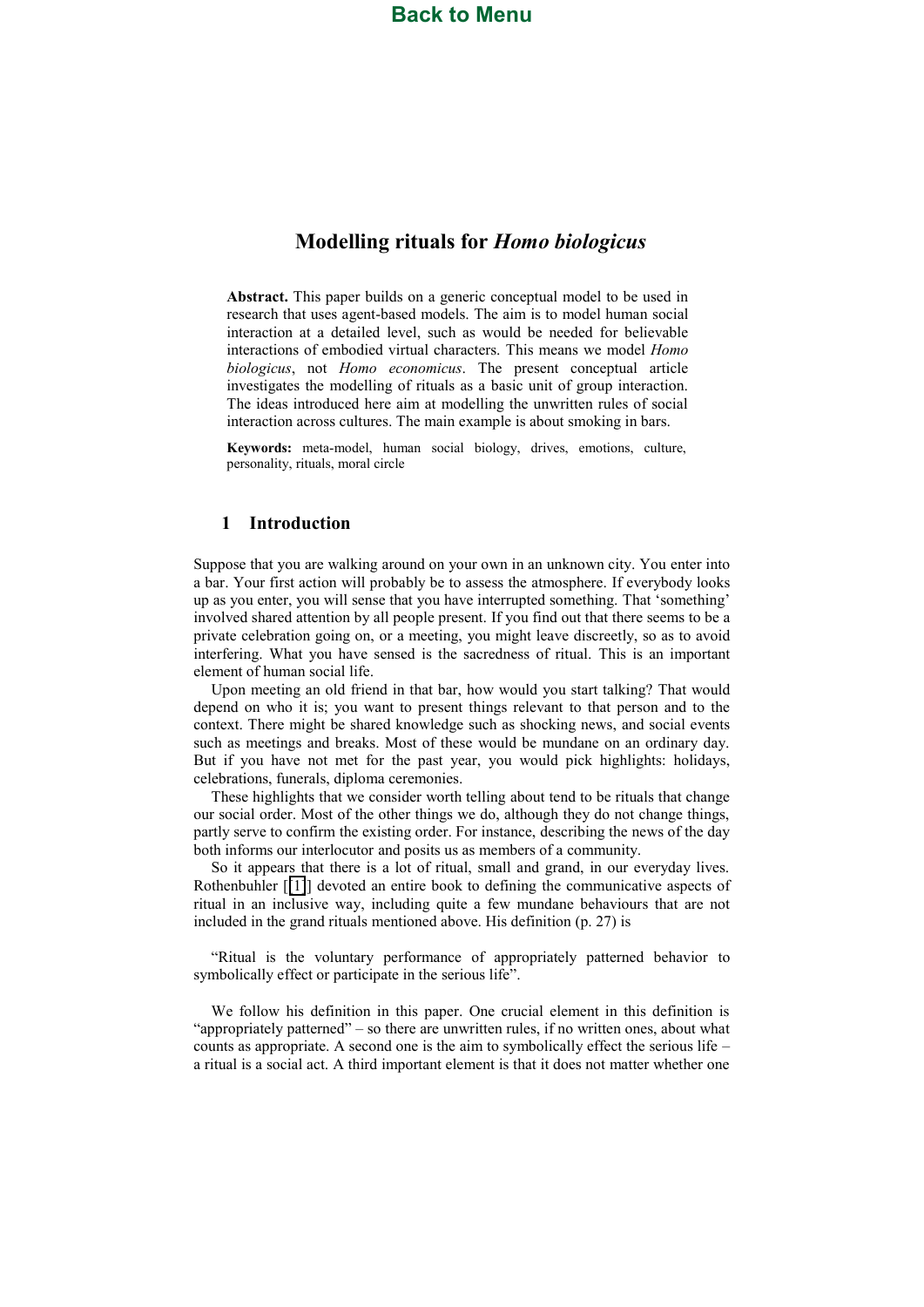is alone or not; even people who are alone frequently engage in behaviour satisfying the above definition, as e.g. when they wash their hands before or after certain actions. Even so, the vast majority of rituals involve several people, and our examples are concerned with that situation.

Rituals could be convenient in modelling social behaviour in situations where its emergent nature is important, where one zooms in on particular group interactions rather than to model average tendencies. Such a fine granularity is e.g. required to model the social interactions of embodied virtual characters [\[2\]](#page-10-1). This paper will explore conceptually how it could be done.

The possibility of defining agents with different goals and different emotional profiles has facilitated their individualisation. However, humans live in societies, which are organized around groups. Collaboration with such groups is essential to survive. As such, to model socially intelligent agents, it is also important to encompass aspects of the social group(s) the agent is part of, defining how those aspects influence the agent's individual behaviour, namely its beliefs, desires, intentions and emotions. The idea here is that for much of our lives, our main objective is not to do with organizations or benefits but with enacting our place in the social order of which we are a part, as is confirmed by social scientific research  $[3]$ , [\[1\]](#page-10-0), [\[4\]](#page-10-3). We here tread the slippery terrain of grand ideas about human nature, and from there to the formalism of a working simulation model is quite a journey, of which this paper hopes to draw a tentative conceptual map. This work can then be used by others to create or enhance implementations.

#### **1.1))Related)research**

The social world is so complex that modelling its operation is by definition a daunting task, and simplification of some kind is imperious. But what to leave out, and why? The choice depends on one's objectives, as well as ones disciplinary background. The state of the art is quite varied.

First, there is a stream of research strongly inspired by economics, as exemplified in the Artificial Economics conference series. Here, individual, more or less rational *Homo economicus* is usually the subject. There are increasing forays into social science; for instance the  $2010$  [\[5\]](#page-10-4) and  $2011$  [\[6\]](#page-10-5) conferences in the series include treatment of social learning and of social facilitation. There are also links with game theory. The granularity is such that actual interactions between individuals are much iconized, and rituals are not dealt with.

Then, there is an active community with a background in computing science. Building systems that can actually run on computers is a major focus here, as is the architecture of such systems. The recent *Handbook of research on Multi-Agent Systems* [\[7\]](#page-10-6) shows that semantics and dynamics of organizational models are active topics in this community. Organization is a level of aggregation that promises to allow for systems that will run on computers and have a manageable complexity. The complexity of organization, and the links between formal and informal organization, and between individual-level and organization-level behaviour, are all explored here. In almost all contributions, motivations of individuals are deemed to coincide with organizational objectives. An exception is a contribution from cognitive science [\[8\]](#page-10-7),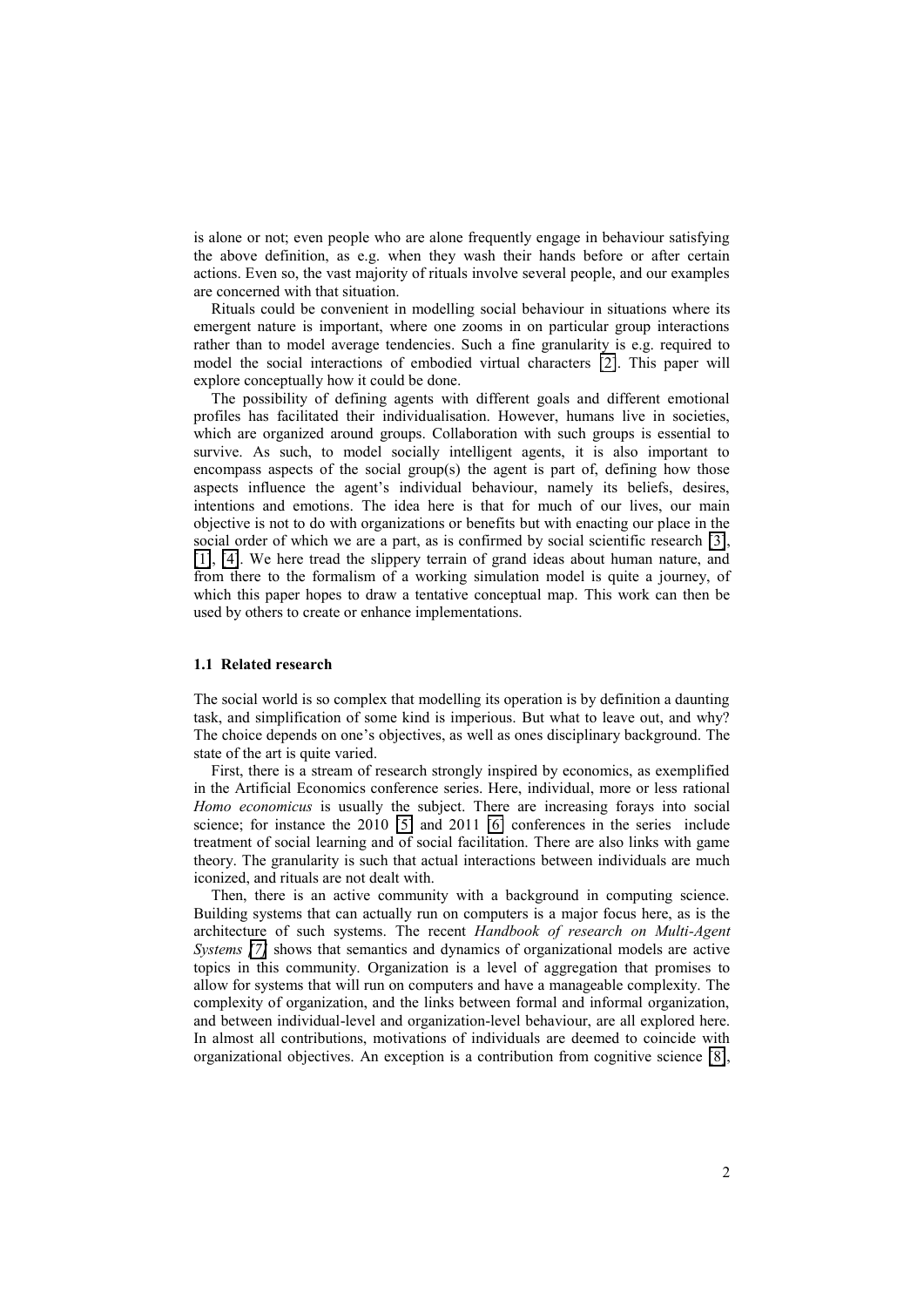in which the author advocates to build systems in which agents might go against organizational rules based on their own powers, goals or relationships. The possibility of emerging rules in addition to deontic ones is also present in  $[9]$ . Here again, rituals are not dealt with; one could say *Homo cognitivus* is the main actor.

A third relevant community, overlapping with the others, is that of social simulation as joined in the WCSS and ESSA conferences. Here, the emphasis is on applying a variety of social scientific theories in agent-based and other computational techniques. Subjects include communication, learning, social dynamics and change, and other aspects of human social structure and behaviour. Again, the fine granularity of actual interactions is not currently a much-studied topic. Creating agents that are able to act in a social context in a similar manner as humans is still a very challenging problem, and so far the results are limited. One of the reasons is due to the fact that many elements need to be considered in order to achieve a behaviour that is socially believable, such as perceiving the actions of others, inferring the intentions behind such actions and reacting emotionally to them.

## **1.2. Relation to the BDI and OCC theories**

These challenges have motivated the research on agent architectures that consider social interaction. Many of these architectures are based on the general Beliefs-Desires-Intentions (BDI) paradigm [\[10\]](#page-10-9) and on appraisal theories of emotion such as the OCC theory  $[11]$ .

A BDI agent [10] is an agent that is imbued with three particular concepts in its reasoning: beliefs, desires, and intentions. Beliefs represent the information the agent knows about its environment, including information about itself and other agents. Desires represent the goals the agent wants to achieve given the opportunity to do so and an intention represents a commitment to achieve a certain desire.

Following the BDI paradigm, rituals can be seen as desires to which the agent forms an intention to achieve when he believes that the preconditions of the ritual are true. Given that the actions of the ritual are prescribed, the performance of a ritual is done in a predetermined manner. As such, rituals share some similarities with the notion of plan recipes used in traditional BDI architectures. An important difference is that the actions of a ritual are performed mainly for their symbolic value, whereas the actions in a traditional plan are performed for their instrumental value. As such, the focus on a ritual is primarily in the symbolical meaning of the actions and not on what they physically accomplish.

As for the OCC theory of emotion [11], because it is comparably easy to implement in a computational manner, it is the appraisal theory most commonly used in software agents. The theory views emotions as the result of a valenced reaction to events in relation to the agent's goals, standards, and attitudes. It defines a hierarchical organization for emotion types which represent a family of related emotions differing in terms of their intensity and manifestation. For instance, the emotion type Pride refers to the possible set of emotions that result from appraising an important action performed by the agent which is highly praiseworthy according to the agent's standards.

As rituals are mostly related to the standards of the agent, performing a ritual is a likely an antecedent of Pride. On the other hand, breaking a ritual, a blameworthy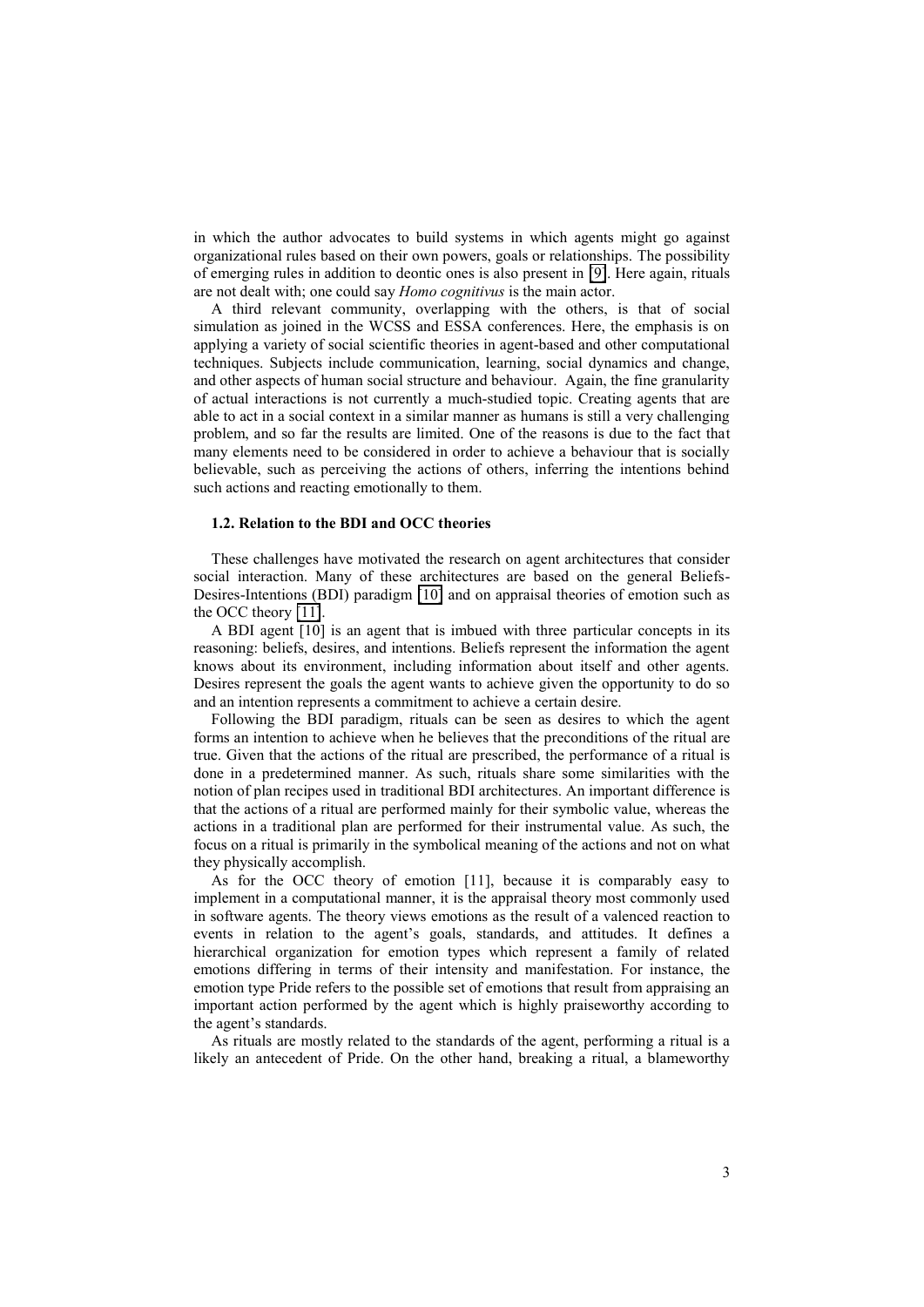action, elicits Shame, with an intensity that is proportional to the importance the agent gives to that ritual. Asides from Pride and Shame, there are other two emotion types in the OCC theory that are related to the praiseworthiness of the event: Admiration and Reproach. The difference with Pride and Shame lies on the agent's responsibility for the event. When an agent is responsible for an event it elicits Pride or Shame, but when it is another agent who is responsible, the agent elicits Admiration or Reproach for that agent.

It follows that rituals can be used with BDI agents that have OCC-based emotions, provided symbolic meaning of actions is given value. To do this well, an operational concept of a moral circle to which a ritual is meaningful, is desirable. With such an operationalization, the simulation can let social emotions that occur during a ritual be shared by all its participants.

Embodied virtual characters are found in games, of which there is an enormous proliferation. Research has come up with some games that pay attention to cultural believability. One publication explicitly introduces ritual [\[2\]](#page-10-1). Ritual is here defined as a tuple  $\leq$  T, R, C, S, O  $\geq$ : Type (e.g. greeting), set of Roles, Context of activation, set of Steps, set of Ordering constraints.

This work fits with our current perspective. A strong feature is that shared attention is modelled: the ritual knowledge is shared by all participants. This can be the basis for an operational concept of moral circle: each agent can have a basic moral circle, as well as one that is currently active in a ritual.

To conclude the tour along the literature: there is a case for bottom-up modelling of human social behaviour, including rituals. Here we shall extract a formal model of ritual processes that can be used in social simulations. It will remain for later contributions to actually use these ideas in agent-based simulations. Such simulations could be inspired by any of the research traditions mentioned above.

## **2)Rituals**

## **2.1)Definition**

We now return to rituals. Rothenbühler's definition given above is "Ritual is the voluntary performance of appropriately patterned behaviour to symbolically effect or participate in the serious life". Wikipedia specifies what 'the serious life' often amounts to: "A ritual is a set of actions, performed mainly for their symbolic value. It may be prescribed by a religion or by the traditions of a community. The term usually excludes actions which are arbitrarily chosen by the performers." This leaves us with the question how much of our behaviours are actually arbitrary. The odds are out on this question, see e.g.  $[2]$ . In this article there is no need to decide, since we are dealing with a subset of explicit collective behaviours only.

Hofstede et al 2010, in discussing culture, define rituals in a way that fits our objectives, as "collective activities that are technically superfluous to reach desired ends but that, within a culture, are considered socially essential". This definition is close to the Wikipedia one but excludes non-social activities. It is not always easy to apply though, for a number of reasons:

Different perceptions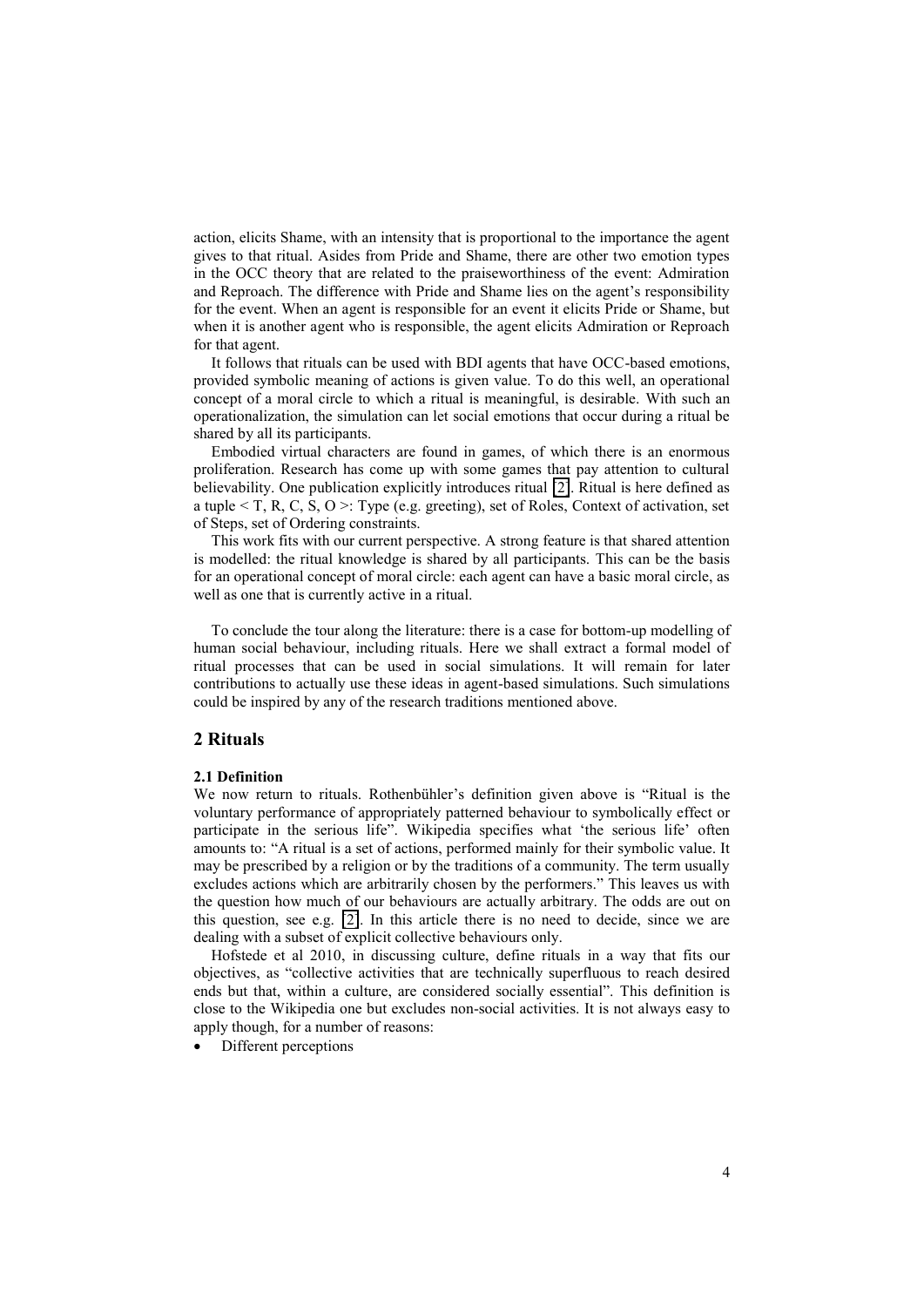<span id="page-4-0"></span>Normally, a ritual involves shared attention. This is important for a simulation, since it can be used for economy of memory: all participants have the same knowledge about the ritual and its progress. However, in reality it is quite possible that one person – probably an insider - would consider an action technically necessary while another - probably an observer - merely considers it a ritual (see e.g. [\[12\]](#page-10-11)). This is for instance the case for cleaning practices imposed on infants; they vary enormously across cultures, are justified by those who engage in them in terms of practical relevance, but might be considered largely ritual, or even practically harmful, by cross-cultural observers. When activities are linked to the things that a researcher holds sacred, even investigating the distinction between the practical and the ritual could be taboo.

Mixed activities

Many activities combine the practical and the ritual. Consider a football match: its meaning is obviously a ritual battle. But to some it might be a real battle with real stakes, for instance to those who bet on it, or to those who attack underperforming players after the match. To the players and watchers, practical aspects of ball handling technique are important. To some, the whole realm of football is socially essential while to others it is meaningless.

From these two points we can conclude that as a side effect, rituals actually serve to create or maintain groups: those who engage in them, those who believe in them, those who ignore them, and so on. This is important. Behind the stated aim of a ritual, there is what we could call a meta-aim at group level, pertaining to the life cycle of that group.

#### **2.2)Markers)of)the)social)order)of)the)moral)circle**

There are certainly social behaviours that are more obviously ritualistic than others, for instance: marriages, funerals, diploma ceremonies, *rites de passage*. These are all events that *change the social order* in a group or community. Other rituals that are usually less intense serve to reinforce existing order: church services, parties of friends, family meals. In every case it is important to determine to whom the ritual is meaningful. This is what we shall call the rituals' *moral circle* ([\[3\]](#page-10-2)).

The moral circle is a fluid concept, meaning "all who belong". In our context an operational definition might be "all who are present in an agent's mind, and who influence that agent's actions". The most obvious moral circle is an ethnic, religious or national community; one could call this the basic moral circle of an agent. However, moral circles are nested, until the transient, e.g. a team at work, or even the ephemeral, a queue at a counter. Each context shapes its own moral circle. Religious communities and peoples keep their rituals and identities across generations. It follows that several moral circles can affect the actions of any one person at any time, and rituals at one level might be overridden by rituals at another  $-$  for instance, in most cultures, leaving work duties to marry or to bury a family member would be allowable, or even endorsed. The accepted priority between events is itself symbolic of a prioritization among moral circles. How much nesting of moral circles to account for, and how to prioritize, is an important design variable of models. Particularly when one studies cross-cultural differences, the relative importance that agents attach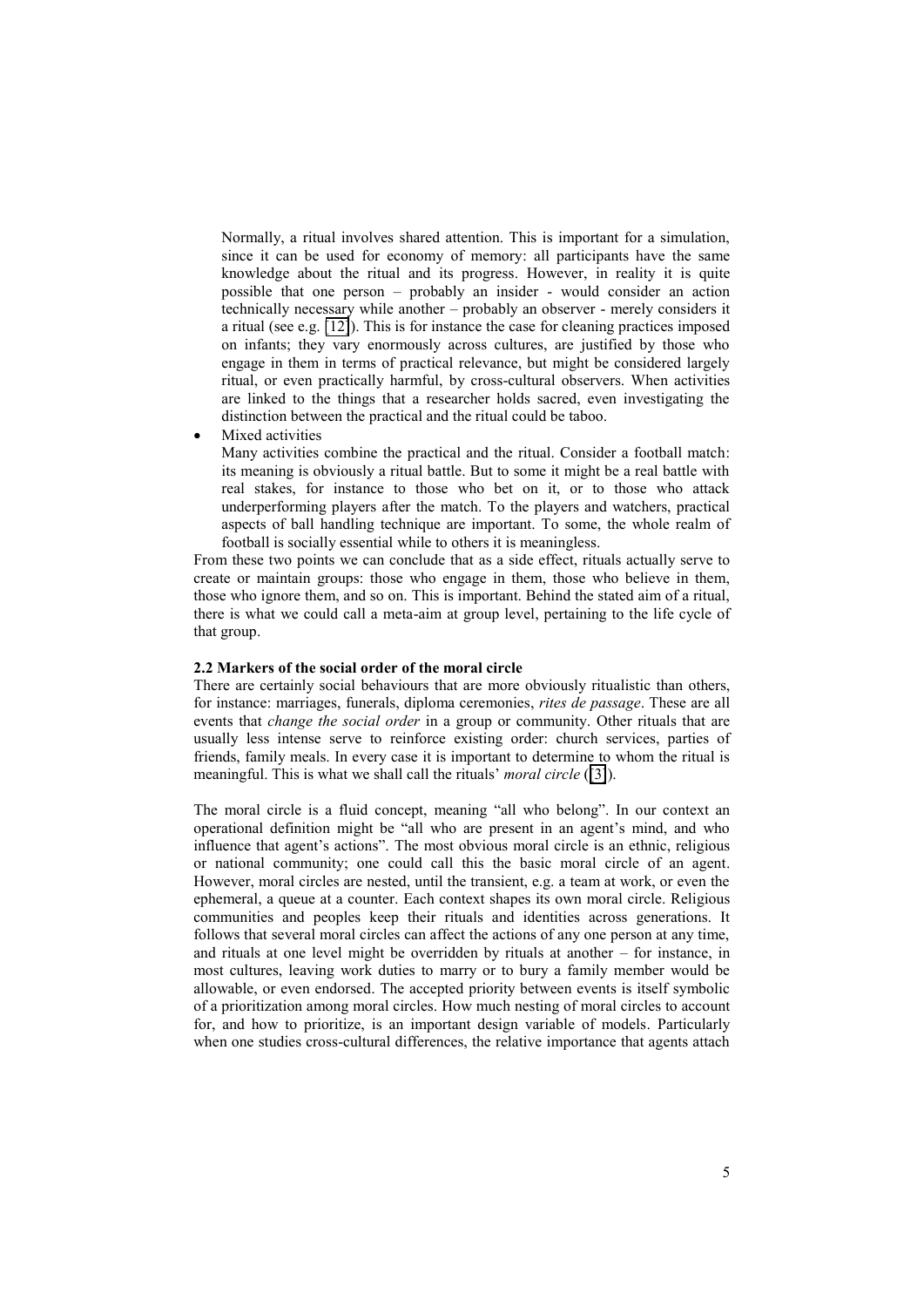to e.g. national authority and law, religious taboo, organization rules, and individual volition is crucial [\[13\]](#page-10-12).

Rituals can be seen as markers of the social order. That social order defines identity, relationships and obligations, or in the words of this article, group membership, dominance and affiliation relationships. The degree to which these relationships are codified is associated with culture. The stronger the codification, the stronger the ritual needs to be that either reinforces or changes it.

### **Meta-aims of rituals**

This action of a ritual on the social order of the moral circle is its meta-aim. Metaaims can be categorized in various ways.

First, one could categorize rituals according to which basic drives are at stake: Sex, Affiliation, Novelty, Dominance? Rituals tend to affect more than one of these at the same time. They frequently also include Maslow's  $[14]$  basic needs for nutrition or safety. In a model that takes into account agents' drive satisfaction level, this is an important distinction.

Second, one could look at the profoundness of change brought about by the ritual, on a scale from tremendous change (state formation, merging of religions, declaration of war) via routinely occurring change (marriages, funerals, *rites de passage*) to confirmations of the status quo (religious services, sports tournaments  $-$  although these latter do change dominance hierarchies).

A third categorization, and one useful for modelling, is one that distinguishes the level of action of a ritual within its moral circle.

- Group level: the entire moral circle is affected. The ritual could be about increasing coherence, about mobilization against a threat, about confirming the group's status (e.g. a national celebration).
- Relationship level: a relationship between a number of participants of the moral circle - frequently two  $-$  is begun, reaffirmed, or ended (e.g. a marriage; government change).
- Individual level: an individual changes its group affiliation, e.g. enter group; change status; leave group. Taking up or quitting smoking could be a case in point.

A problem with this categorization is that it could be ambiguous. The same ritual can have effects at two or more levels if the nested nature of moral circles is taken into account.

## **2.3.)Rituals)as)a)process**

Based on the above we shall now investigate how rituals could be used as elements in models of *Homo biologicus*. We shall use examples of smoking in bars.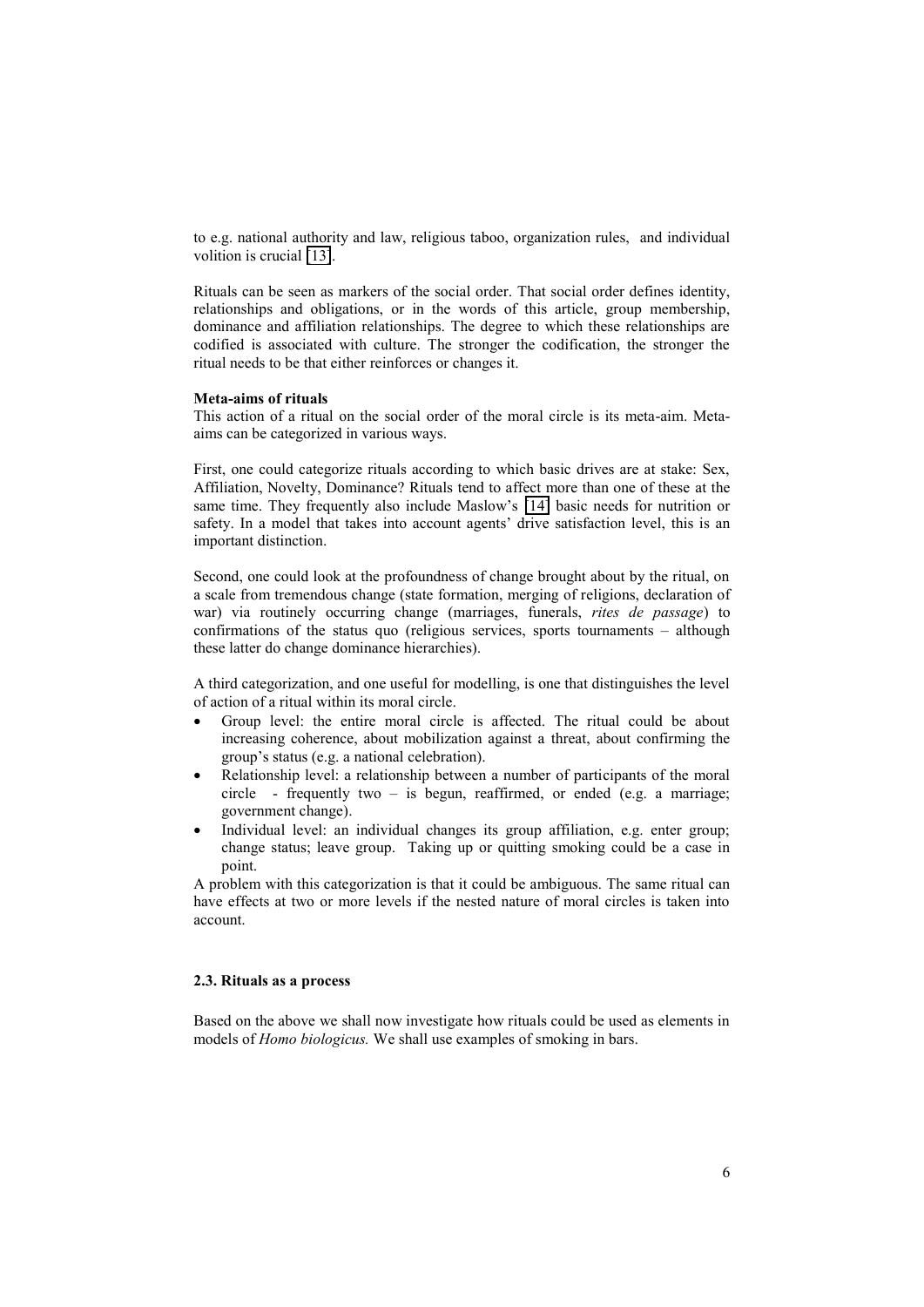We distinguish the following phases: preconditions, start of the ritual, course of the ritual (with probably repeated actions), conclusion.

### **Preconditions**

If a ritual is a marker of the social order we can expect it to happen under specified conditions. These could pertain to contextual factors and to factors in the minds of the potential participants.

#### Context

A ritual requires context factors for it to begin: people are required to fill certain roles, and those people should have certain qualities and be in proper state; and time / place / environment conditions need to be met. For instance, a party without drinks and with only two people cannot take off.

## In the mind: Rules of the social game

Norms, both institutionalized 'deontic' ones and emergent 'social' ones, specify which social or socio-contextual states are acceptable and what could be done to cope with non-acceptable states. They can be consulted by agents (and this could be an unconscious process as far as their minds are concerned) to see whether a ritual should be started.

A simulation could search for these conditions and decide that a ritual might start. For instance, if the simulation encounters two agents in search of a person to talk to, willing to smoke, and satisfying the particular constraints of the society to which they belong for addressing one another, then they might start a ritual of proposing and accepting cigarettes as an ice-breaker. If this all happens in a place where smoking is forbidden, and where more agents are around that are willing to enforce that rule, then those others might start a norm-enforcing ritual.

#### **How** does a ritual begin?

A strongly codified ritual might have a codified scheduling, e.g. each morning, each Friday, each Sunday. Other rituals might start in more haphazard ways, e.g. upon a chance meeting. Our example of smoking in bars is mainly concerned with the latter category.

#### Initiating!move

A ritual begins when one person makes an initiating move. This could be no more than a brief glance at someone  $-$  a signal that could be ignored without attracting general attention -, or it could be a signal action such as banging a hammer on a table, or sounding a bell - signals much harder to ignore. In our example it could be producing a packet of cigarettes.

#### Response

The initiating move then leads to a response. Responses can be classified according to two dimensions: direction (going along with the initiating move or opposing it); and strength of the response. See table 2.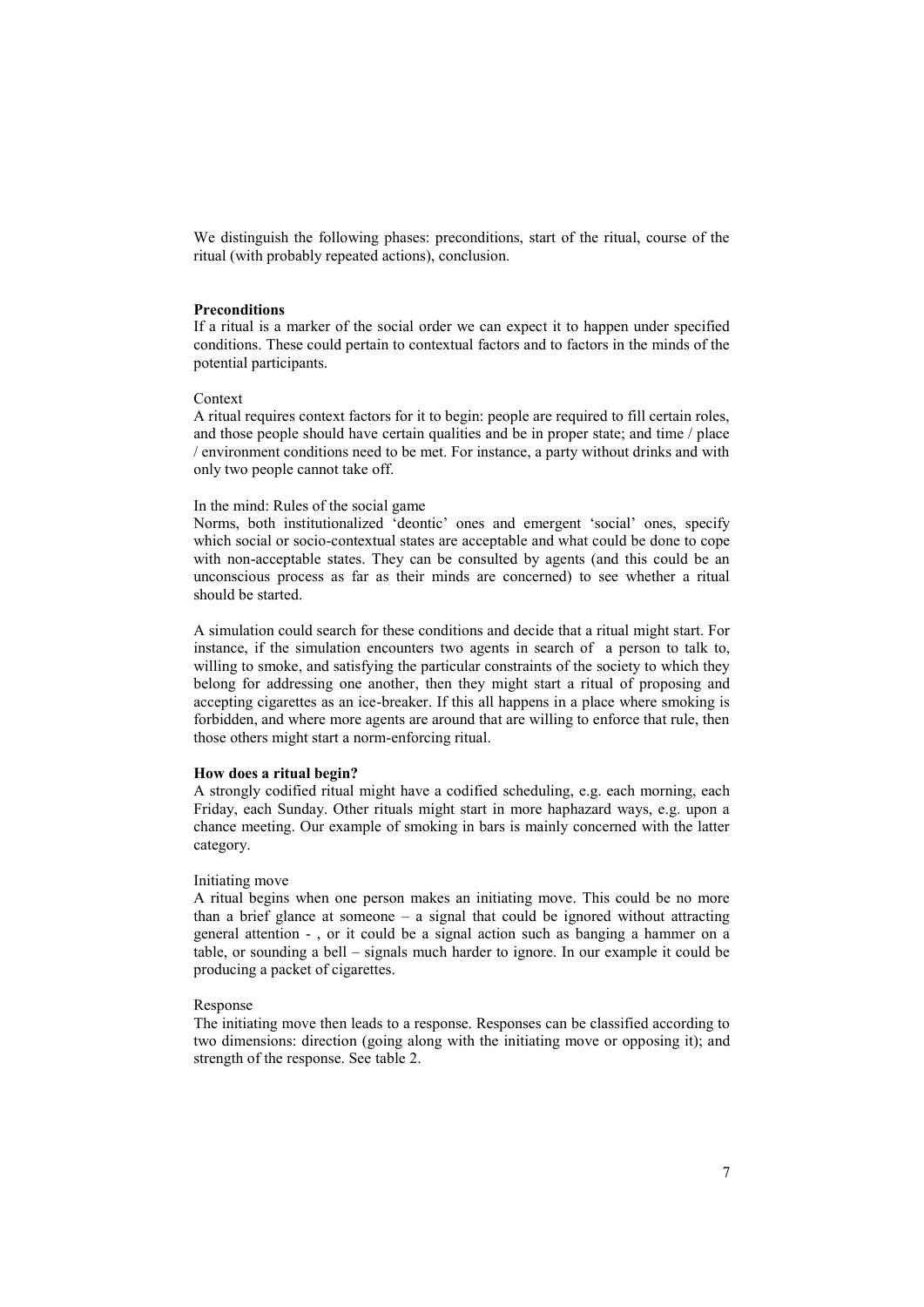Table 2: possible responses to ritual-initiating moves

| direction | strength          |           |         |                 |
|-----------|-------------------|-----------|---------|-----------------|
|           | low               |           |         | high            |
| positive  | acquiesce         | accept    | support | reinforce       |
| neutral   | ignore discreetly | annotate  | modify  |                 |
| negative  | ignore ostensibly | constrain | oppose  | oppose fiercely |

When modelling a ritual, depending on the level of granularity and on the representation, one could use only part of these responses, or even abstract to the direction only. There might be a problem with the current table 2 in that the same response may mean different things across cultures; e.g. 'acquiesce' might be an improper way to show intensity of response in indulgent, individualistic cultures, but a perfectly normal way in restrained, collectivistic ones. So the table might need to be calibrated for culture.

A crucial element of these responses is their moral charge related to the moral circle. This charge has to do with feedback about the moral quality of the proposal. Such feedback depends strongly on culture. In an individualistic culture, explicit feedback, modified by the personal relation that the proposer and the responder have, could be expected. In a collectivistic culture, group-level emotions such as pride and shame would be more likely to be invoked, and this might be done implicitly.

## Reaction to response: fate of the ritual

The response will then trigger more action from the initiator, or from others who are present. The result could be

- Following up on a positive response, the ritual goes on as intended by the initiator
- Following up on a modification response, the ritual takes on a different form or context (e.g. moving to a different place to smoke there)
- Following up on opposition, part of the group leaves the ritual, or the initiator leaves the group, or the ritual's intensity diminishes, or the ritual is aborted.

## Course of the ritual: emergent properties

Once a ritual has taken off it can run for some time. A model might not necessarily wish to capture every single interaction at this stage but it could focus on the emergent properties of the ritual-in-action. The initial responses' directions and strengths, as a result of the states and drives of participants and of context factors, can lead to different ways of enacting the ritual. Just how this happens is quite hard to determine; it involves contagion of emotion and arousal. One could model the level and direction of contagion depending on relative status, emotional states and perhaps other person-level variables. Anyway, participants to a ritual keenly feel ritual-level qualities once they have emerged. This could be expressed as ritual homogeneity (are participants equally involved; from disjoint to concerted) and intensity (the level of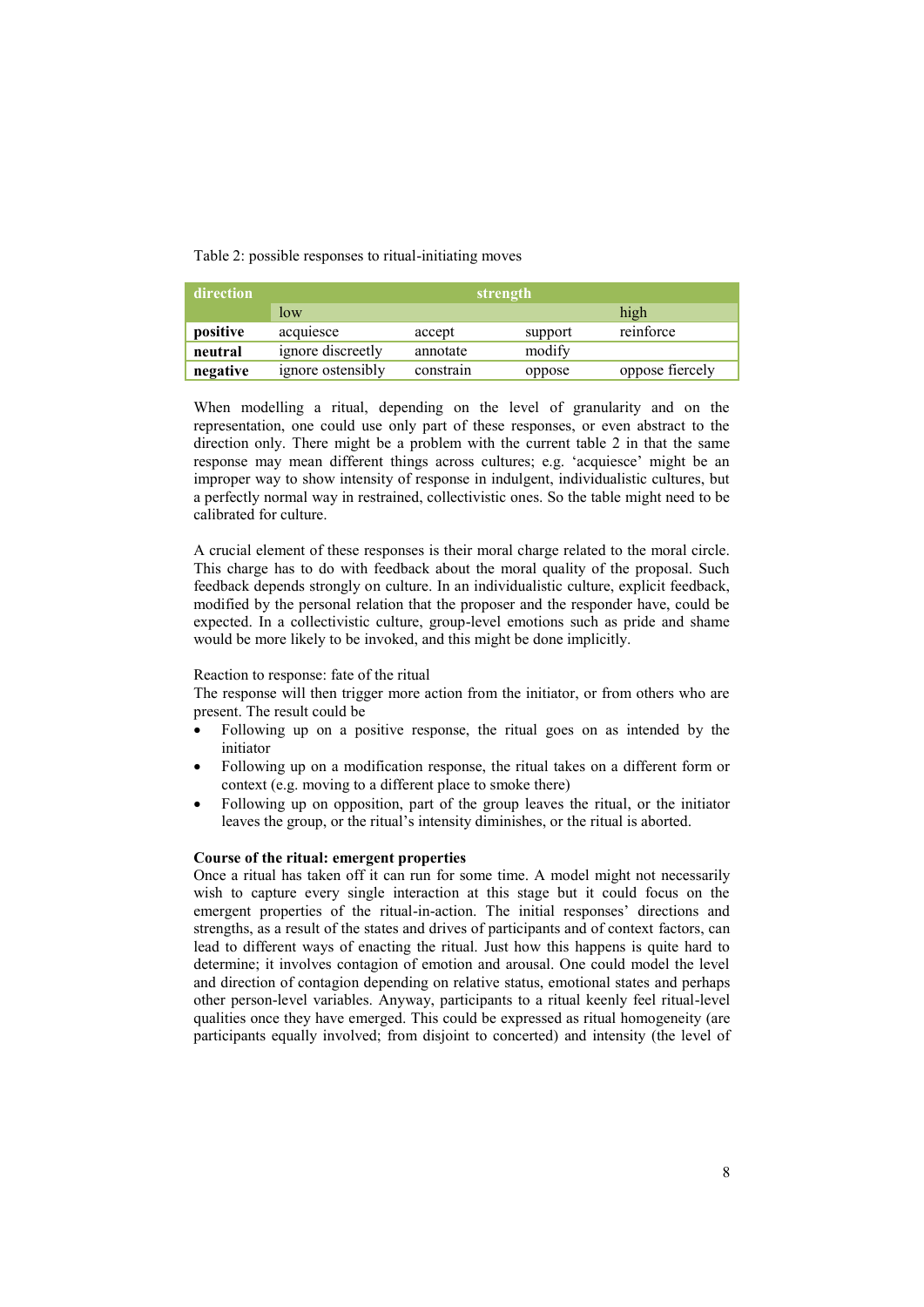commitment to the ritual; from noncommittal to intense). In a simulation, these rituallevel variables could be useful for determining when the ritual ends. For instance

- Low-intensity responses can lead to noncommittal ritual enactment, as opposed to intense ones.
- Concerted responses lead to coherent ritual enactment, with at its opposite end chaotic ritual enactment, or perhaps splitting up.

Such variables could be useful in simulations about crowd behaviours.

## Deontic versus instance attributes of rituals

Each instance of a ritual has its variables, but the ritual also has a deontic level of sacredness. This is determined by its social purpose and by the moral circle for which it serves that purpose. The sacredness of a ritual can be bolstered by its actual enactment but is partially pre-defined in norms. How to represent this in a model? The ritual's purpose, discussed above, could be a clue, as would the moral circle to which it applies and the entity that sets the rules. Rituals for which religious or state authorities set the rules tend to be particularly sacred. In our smoking example, the relationship between citizens and their government will be crucial. This relationship is culturally mediated. As an example, consider the three cigarette packs in figure 3. The leftmost one (front and back shown) was sold at Madrid airport on 2007, and it flings the EU smoking ban at the buyer, couched in terms that invoke personal independence. Similar messages can now be found on most cigarette packages across the EU. The middle one was sold in China in 2009, where officials were forced to smoke their quota of local cigarettes or face public disgrace; smoking fills the province's treasury which is a patriotic thing to do. It pictures Tiananmen, says 'China' and gives the Shanghai manufacturer's name. The rightmost was sold in Slovenia in 2003. In nonintrusive print, it provides a personalized message stating "The minister says smoking is bad for you". This symbolizes a fatherly (personal and authoritarian) relationship between the minister and the would-be smoker that is absent from the EU rhetoric.



Figure 3: messages on cigarette packs, from left to right: EU, China, Slovenia.

Relative status of the initiator and the other group members, in combination with cultural factors, will strongly impact the ritual's fate. One could also take contextual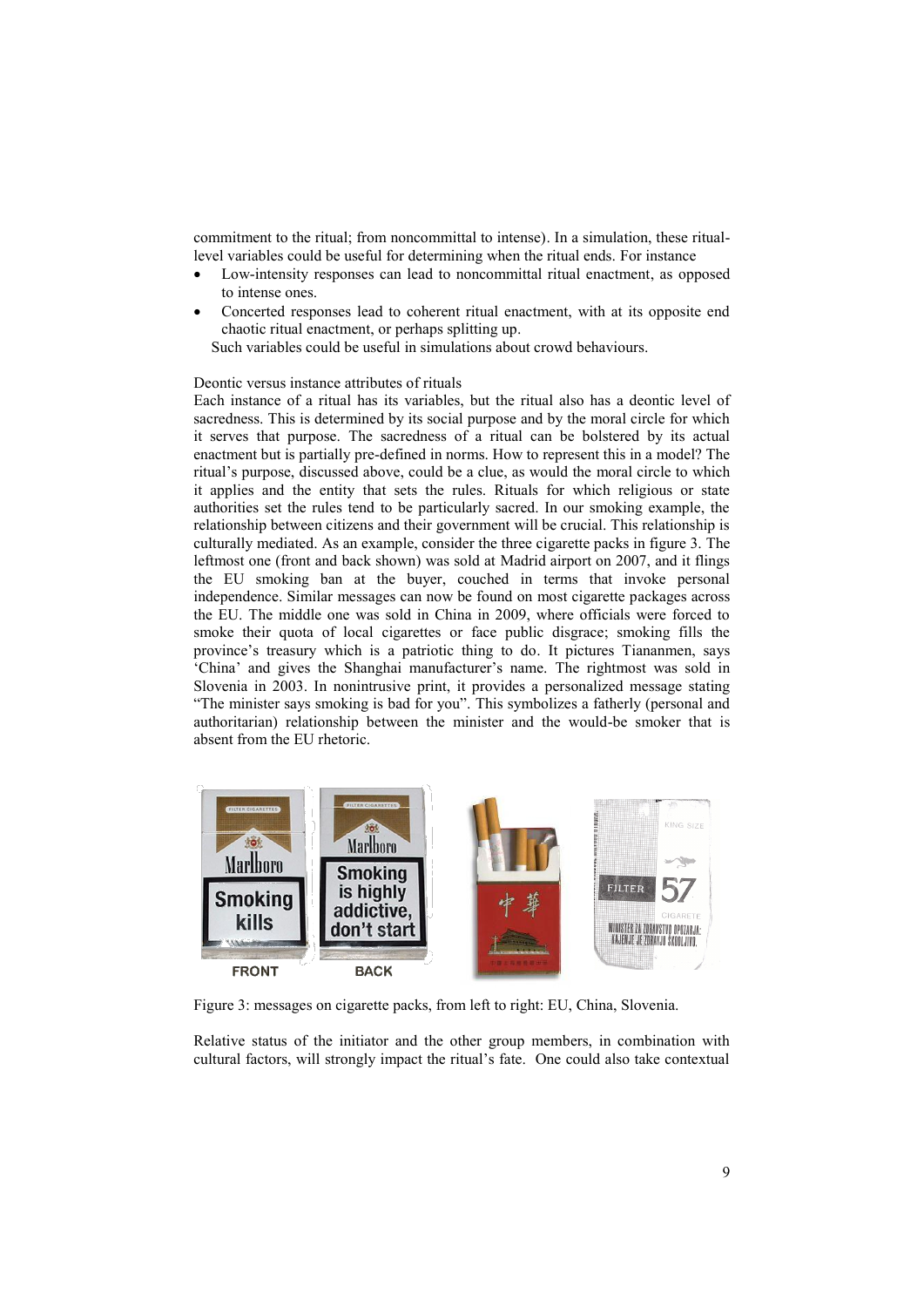factors into account; for instance there could be practical impediments to carrying out the ritual.

During all of these steps each of the ritual's participants will have to engage in mental activity. We could model this as follows

- Continuously perceiving the ritual's intensity and perhaps other ritual-level variables
- Perhaps making a correcting or a ritual-ending move, based on this assessment and one's own state, or modifying one's level of commitment
- Influencing one another through social contagion, leading to a new ritual-level state in terms of homogeneity and intensity.

When somebody else makes a move, the following might happen:

- 1 Perceiving a move or response from one or several others
- 2 Interpreting it, based on theory of mind about those who make the move
- 3 Assessing what this means for one's own arousal, and for one's drive satisfaction in terms of affiliation, novelty and dominance (and here, cultural filters will be particularly strong; e.g. "is it 'taking initiative' or 'fitting in' that is socially endorsed for somebody in my position?"
- 4 Selecting a response.

#### **End of the ritual**

At each turn, every participant can thus influence the ritual's continuation. Whether the ritual comes to an end will depend on

- Punctuation of the ritual. There may be points at which ending is prohibited by the ritual's rules, e.g. during the smoking of a cigarette, and points at which it is allowed, e.g. upon finishing one.
- Each agent's state; they might have the aim to stay close to others in the ritual, or to get away.

In what way the ritual ends will depend on its parameters. A low-sanctity, heterogeneous, low-intensity ritual might just dissolve without any formal closure. A high-sanctity and / or high-intensity ritual will require a formal act of closure that will itself be highly ritualistic. The nature of the ending of a ritual is quite culturedependent.

The ritual's level of sanctity and intensity, and each participant's drive satisfaction, at the ritual's conclusion may be taken into account as a parameter that the participants memorize and use to decide whether to engage in new instances.

## **3** Concluding remarks

Rituals are so varied in form and so omnipresent in human lives that their use in agent models is in all likelihood a great advantage. Finding the middle ground between the generic attributes of rituals and the richness required to model a certain phenomenon is challenging. The conceptual model presented here is particularly suited to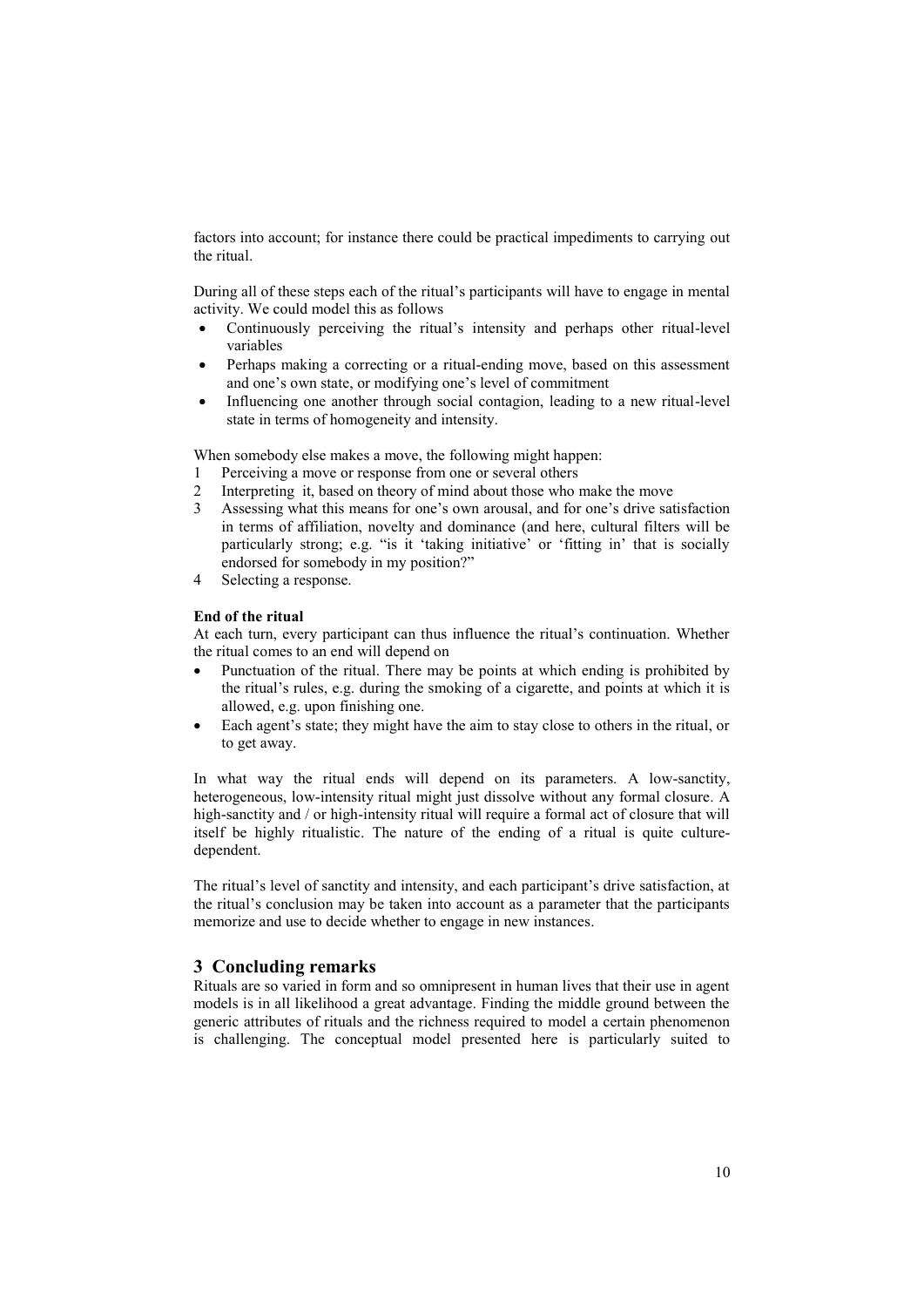modelling the unwritten rules of social interaction across cultures. It will still have to show its value in practice.

One important phenomenon that has not been taken into account is the potential co-occurrence of rituals. A model that deals with it will have to work with interrupts, perhaps based on the urgency (as different from sacredness) of a ritual.

## **Acknowledgements**

This research was financially supported by a grant for the project eCute under EU FP7-ICT-2009-5, [www.ecute.eu.](http://www.ecute.eu/) Content support was provided by EU ComplexityNet project Semira, [www.semira.wur.nl.](http://www.semira.wur.nl/) Discussions with the project members were very helpful; we'd like to mention in particular Frank Dignum, Nick Degens, John McBreen and Gennaro di Tosto. In addition, the paper greatly profited from the remarks of two anonymous reviewers.

#### **References**

<span id="page-10-0"></span>1. Rothenbuhler, E.W.: Ritual Communication, From Everyday conversation fo Mediated Ceremony. Sage, thousand Oaks, Ca (1998)

<span id="page-10-1"></span>Mascarenhas, S., Enz, S., Paiva, A.: Using Rituals to Express Cultural Differences in Synthetic Characters. In: Decker, K.S., Sichman, J.S., Sierra, C., Castelfranchi, C. (eds.) International Conference on Autonomous Agents and Multi-Agent Systems, pp. 305-312. IFAAMAS, Budapest (2009)

<span id="page-10-2"></span>3. Hofstede, G., Hofstede, G.J., Minkov, M.: Cultures and Organizations, Software of the Mind. McGraw Hill, New York (2010)

<span id="page-10-3"></span>4. Turner, V.: The Ritual Process: Structure and Anti-Structure. Aldine Transaction, New Brunswick (1969)

<span id="page-10-4"></span>5. LiCalzi, M., Milone, L., Pellizzari, P. (eds.): Progress in Artificial Economics: Computational and Agent-Based Models. Springer, Heidelberg (2010)

<span id="page-10-5"></span>6. Osinga, S.A., Hofstede, G.J., Verwaart, T. (eds.): Emergent Results of Artificial Economics. Springer, Heidelberg (2011)

<span id="page-10-6"></span>7. Dignum, V. (ed.): Handbook of Research on Multi-Agent Systems: Semantics and Dynamics of Organizational Models. IGI Global, Hershey (2009)

<span id="page-10-7"></span>8. Castelfranchi, C.: Grounding Organizations in the Minds of the Agents. In: Dignum, V. (ed.) Handbook of Research on Multi-Agent Systems: Semantics and Dynamics of Organizational Models, pp. 242-262. IGI Global, Hershey (2009)

<span id="page-10-8"></span>9. Vecht, B.v.d., Dignum, F., Meyer, J.-J.C.: Autonomous Agents Adopting Organizational Rules. In: Dignum, V. (ed.) Handbook of Research on Multi-Agent Systems: Semantics and Dynamics of Organizational Models, pp. 314-333. IGI Global, Hershey (2009)

<span id="page-10-9"></span>10. Georgeff, M.P., Ingrand, F.F.: Decision-making in an embedded reasoning system. International Joint Conferences on Artificial Intelligence, vol. 2, pp. 972-978 (1989)

<span id="page-10-10"></span>11. Ortony, A., Clore, G., Collins, A.: The Cognitive Structure of Emotions. Cambridge University Press, Cambridge, UK (1998)

<span id="page-10-11"></span>12. Kyriakidis, E. (ed.): The Archaeology of Ritual. UCLA publications (2007)

<span id="page-10-12"></span>13. McBreen, J., DiTosto, G., Dignum, F., Hofstede, G.J.: Linking Norms and Culture. Culture & Computing, Kyoto (2011, accepted)